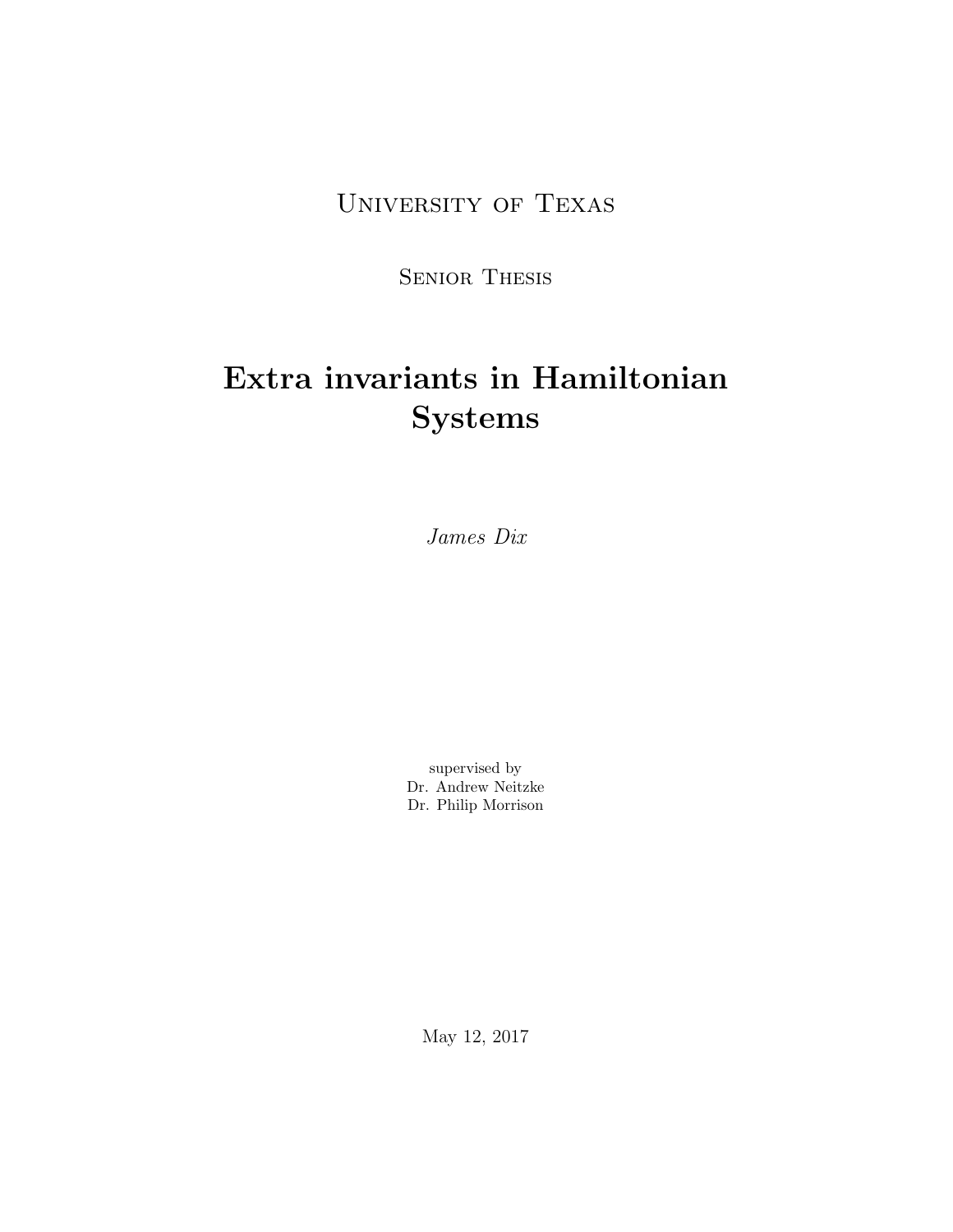#### Abstract

In this paper, we study the dynamics of physical systems when there are many invariants of motion that restrict the possible motion of the system. First we introduce the relevant concepts for the study of dynamical systems, starting from basic Newtonian physics and working up to general Hamiltonian systems. Then we study the behavior of integrable systems (the systems with what is normally the "maximum" number of invariants) when they have even more invariants. Using differential topology, we prove in the 2 degree of freedom case that the system will exhibit periodic motion and the type of periodicity is fixed: for instance a periodic system that goes around twice before returning to its original system will always exhibit such behavior, regardless of its starting conditions. Extra invariants are seen in systems such as the two-body problem of gravitational motion.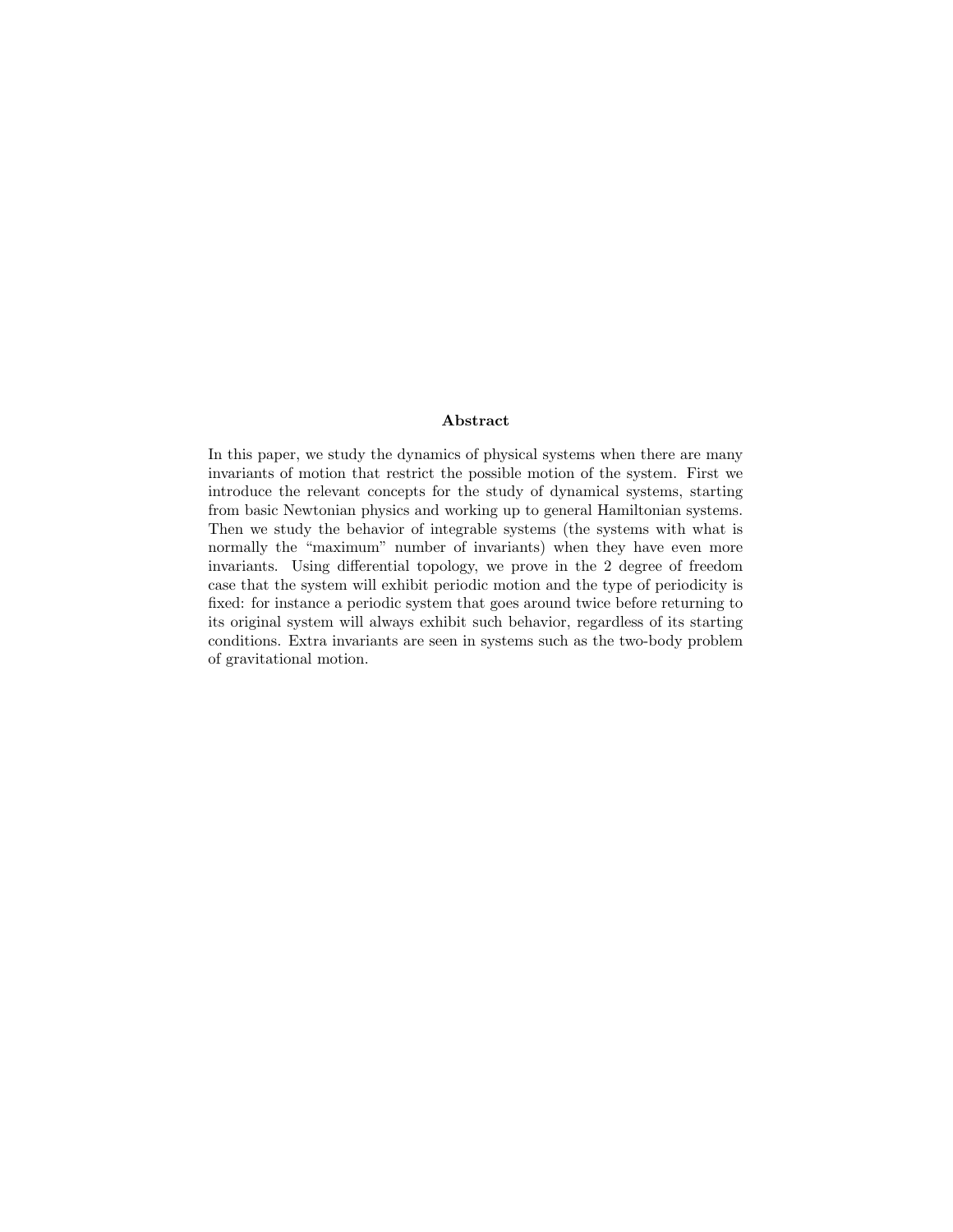## 1 Introduction

#### 1.1 Elementary Physics

A problem in elementary Newtonian physics usually consists of a particle of mass  $m$  and a force acting on this particle. This force can depend on the position and momentum of the particle. The simplest example is a particle moving in a single dimension. Then the position  $q$  of the particle at a given time is described by a real-valued function  $q(t): \mathbb{R} \to \mathbb{R}$ .

By Newton's second law, the force satisfies the equation  $F(p, q) = m\ddot{q}(t)$ . Momentum is given by the equation  $p(t) = m\dot{q}(t)$ , so finding the motion of a particle is a matter of solving for the position  $q(t)$  and momentum  $p(t)$  using a coupled system of differential equations. These differential equations are namely:

$$
\dot{q}(t) = \frac{p(t)}{m}
$$

$$
\dot{p}(t) = F(p, q)
$$

There are then two relevant trajectories in this problem,  $p(t)$  and  $q(t)$ . Together, they can be thought of as a single trajectory  $\vec{f}(t) : \mathbb{R} \to \mathbb{R}^2$  into twodimensional space with  $\vec{f}(t) = (q(t), p(t))$ . Then the physics is reduced to knowing  $\frac{d\vec{f}}{dt}$  and solving for  $\vec{f}(t)$ .

This can be generalized to a particle moving in three dimensions by making  $\vec{q}(t)$  and  $\vec{p}(t)$  three-dimensional vectors. Then  $\vec{f}$  is simply a six-dimensional vector, but  $\frac{d\vec{f}}{dt}$  is still known, so it's simply a problem of solving a differential equation for a trajectory  $\vec{f}(t)$  in  $\mathbb{R}^6$ .

A further extension of this concept is the motion of  $n$  particles in three dimensions. If the force  $\vec{F}_i$  acting on the *i*th particle is a function of  $\vec{q}_1, \ldots, \vec{q}_n, \vec{p}_1, \ldots, \vec{p}_n$ then once again solving for  $\vec{q}_1, \ldots, \vec{q}_n, \vec{p}_1, \ldots, \vec{p}_n$  is a system of coupled differential equations. As before, the dynamics of the system can be thought of as a single vector  $\vec{f} = (\vec{q}_1, \ldots, \vec{q}_n, \vec{p}_1, \ldots, \vec{p}_n)$  moving through 6n-dimensional space  $\mathbb{R}^{6n}$  and  $\frac{\partial \vec{f}}{\partial t}$  is known at each point in  $\mathbb{R}^{6n}$ . Then solving for  $\vec{f}$  is the same process as before.

In all these cases, finding the dynamics of the system is reduced to finding some path in some 2n-dimensional space by solving a differential equation. This 2n dimensional space is called the phase space of the system. The differential equation defining the trajectory  $f(t)$  in phase space is defined by a vector field  $\frac{\partial \bar{f}}{\partial t}(p).$ 

#### 1.2 Topology

In general, the phase space doesn't have to be  $\mathbb{R}^{2n}$ . For instance if a particle is restricted to move along a circle, then the position of the particle cannot be described by just a real number q, but instead a point on a circle.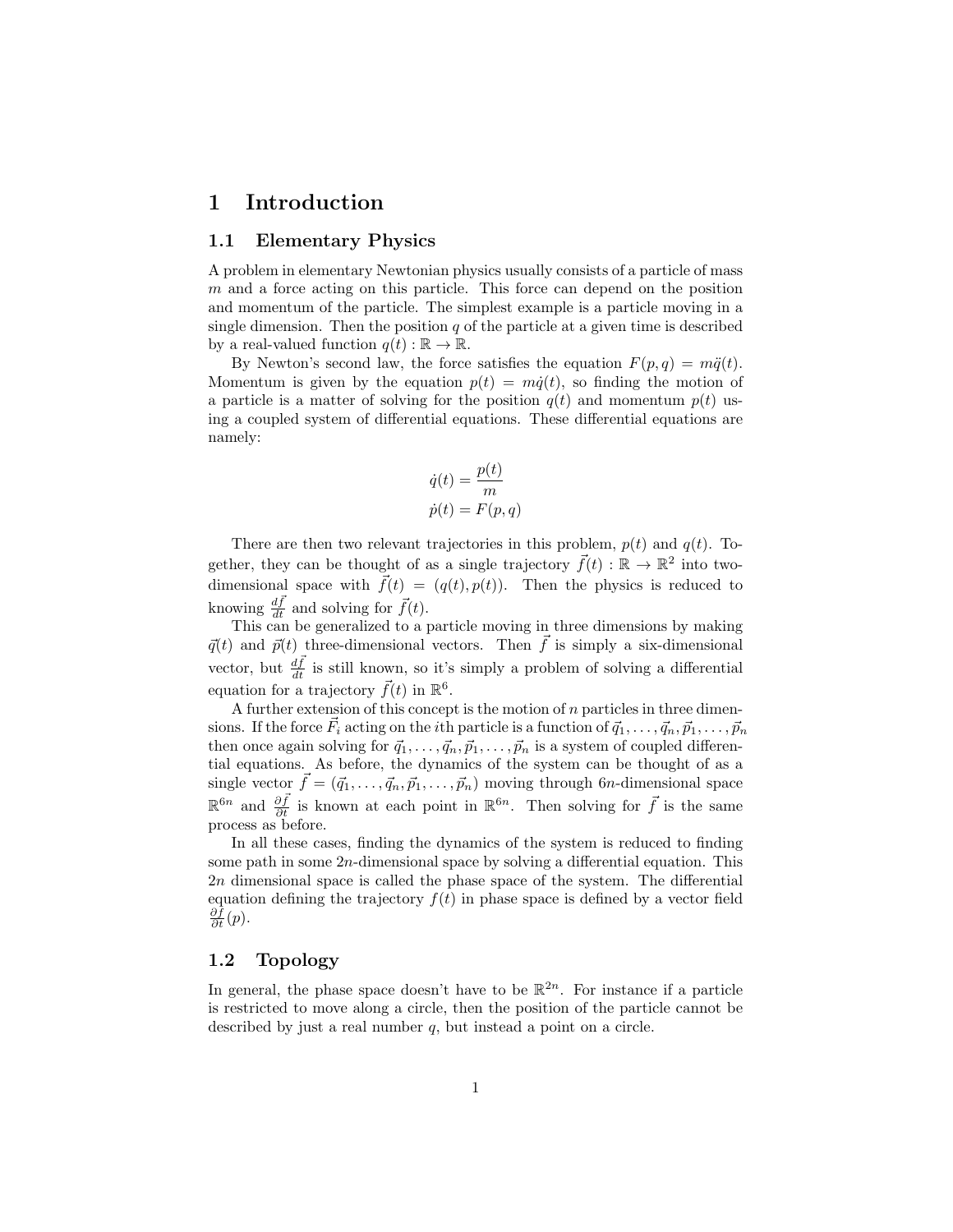In full generality, phase space should be thought of as a  $2n$ -dimensional manifold M. The exact definition of a smooth manifold is beyond the scope of this thesis, but simply put an *n*-dimensional manifold is a collection of points put together so that around any point there's a region of points that looks like  $\mathbb{R}^n$ . For example, at any point on a circle, the points nearby look like an interval on the real line. Similarly, at any point on a sphere the points nearby look like a patch of the plane. More formally, around every point  $p$  there's a neighborhood of points U such that there's a map  $\phi: U \to \mathbb{R}^n$  that pairs each point in  $\mathbb{R}^n$ with exactly one point in  $U$ . This puts n "coordinates" on  $U$  and allows us to do calculus in U by treating it as  $\mathbb{R}^n$ .

Using this concept, we can define a vector on a manifold. Defining a vector at a point in  $\mathbb{R}^n$  is simple, the standard example being a vector field in  $\mathbb{R}^n$ . In this case, each point p in  $\mathbb{R}^n$  has a vector  $\vec{v}_p \in \mathbb{R}^n$  associated to it, so a vector at a point can be defined as a pair  $(p, \vec{v})$  where  $p \in \mathbb{R}^n$  is the point the vector is based at and  $\vec{v} \in \mathbb{R}^n$  is the direction of the vector at p.

Using this definition we define a vector at a point  $p$  on  $M$  by choosing a chart  $\phi: U \to \mathbb{R}^n$  around p and choosing a vector at  $\phi(p) \in \mathbb{R}^n$  the way described before. To describe this same vector with a different choice of chart around the same point, simply require that the vector satisfy the standard vector transformation laws of a change of coordinates. [3]

Using manifolds and tangent vectors, we can describe dynamics taking place in more general phase spaces. Let the phase space  $M$  be a 2n-dimensional manifold. In previous examples, we had a vector field  $\frac{\partial \vec{f}}{\partial t}(p)$  at every point  $p \in M$ , and solved a differential equation for  $\vec{f}(t)$ . So in general, dynamics are given by a phase space  $M$  and a vector field  $V$  on the manifold. One way to calculate  $V$  is knowing the forces acting on the system. Another way is via the methods of Hamiltonian mechanics.

#### 1.3 Hamiltonian Mechanics

From this point on I assume a basic knowledge of differential topology.

In the simplest case where phase space is  $\mathbb{R}^2$ , representing motion along a line, a Hamiltonian system is defined by the differential equations  $\dot{p} = -\frac{\partial H}{\partial q}$  and  $\dot{q} = \frac{\partial H}{\partial p}$ . In these equations, q is the position coordinate, p is the momentum, and  $H$  is the Hamiltonian function. The Hamiltonian function H expresses the energy of the system at a given position  $q$  and momentum  $p$ .

To produce H, consider the partcle of mass m moving in a potential  $V(q)$ . Then the Hamiltonian (the energy) at a given p and q is  $H(p,q) = \frac{p^2}{2m} + V(q)$ , the sum of kinetic and potential energy.

Applying Hamilton's equations,  $\dot{p} = -\frac{\partial V}{\partial q}$  and  $\dot{q} = \frac{p}{m}$ . Substituting  $p = m\dot{q}$ yields  $\dot{q} = \frac{p}{m}$  and  $m\ddot{q} = -\frac{\partial V}{\partial q}$ , the equations of motion of a particle in a potential.

Generalizing phase space to a  $2n$  dimensional manifold  $M$ , a Hamiltonian function H needs to produce a vector field on M. More precisely, just like  $(\dot{q}, \dot{p})$ depends on  $\frac{\partial H}{\partial p}$  and  $\frac{\partial H}{\partial q}$ , the differential dH should produce a vector field on M.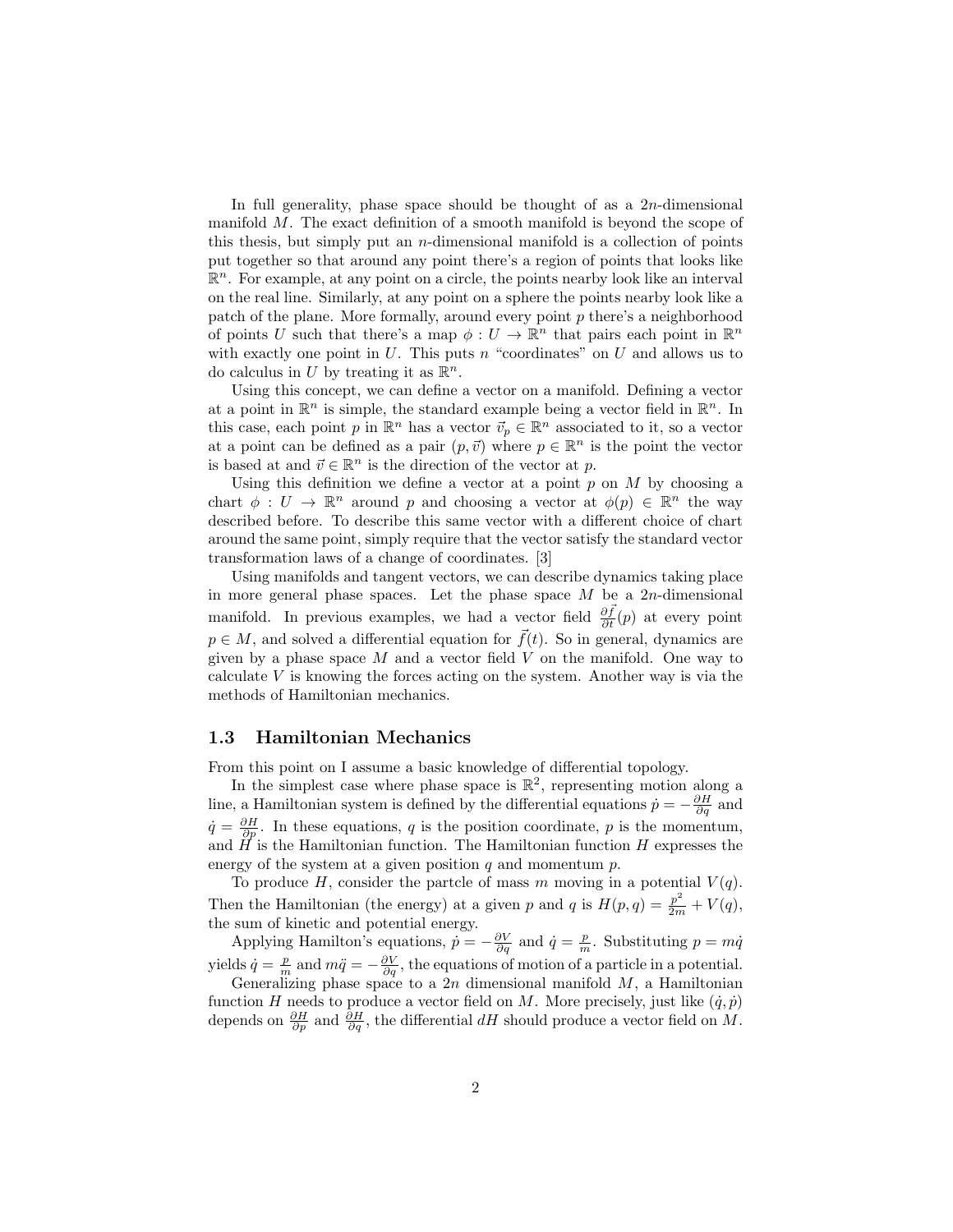The differential of a function produces a differential 1-form on the manifold M. The conversion between a vector and a 1-form can be achieved by a bilinear form on a vector space. The classic example is using a dot product on a vector space  $V$  to produce an isomorphism between  $V$  and  $V^*$ . However, any nondegenerate bilinear form  $\omega$  can be used to produce an isomorphism  $f: V \to V^*$ sending  $v \mapsto \omega(v, \cdot)$ . Using this isomorphism on the tangent space of M, a non-degenerate 2-form  $\omega$  can send dH to a vector field we label  $\omega^{-1}(dH)$ .

In the earlier example, the 2-form that takes  $dH$  and produces  $\vec{v} = (\frac{\partial H}{\partial p}, -\frac{\partial H}{\partial q})$ is  $\omega = dq \wedge dp$ . To see this, note that  $\omega(\vec{v}, \cdot)$  acting on an arbitrary vector  $\vec{u} = (u_q, u_p)$  can be expressed as

$$
\omega((\dot{q}, \dot{p}), \vec{u}) = \dot{q}u_p - \dot{p}u_q
$$
  
=  $\frac{\partial H}{\partial p}u_p + \frac{\partial H}{\partial q}u_q$   
=  $\frac{\partial H}{\partial p}dp(\vec{u}) + \frac{\partial H}{\partial q}dq(\vec{u})$   
=  $dH(\vec{u}).$ 

Thus  $\omega(\vec{v},\cdot) = dH$  so  $\omega$  sends  $\vec{v}$  to  $dH$  and vice versa, which we will denote as  $\omega^{-1}(dH) = \vec{v}$ .

For a general phase space  $M$ , we require that it be a symplectic manifold, that is a manifold with a choice of symplectic form  $\omega$ . Then any function H can produce a vector field  $\omega^{-1}(dH)$ . Knowing this, we can define a Hamiltonian system.

Definition 1. A Hamiltonian system is an even-dimensional manifold M together with a symplectic form  $\omega$  and a Hamiltonian function  $H : M \to \mathbb{R}$ .

#### 1.4 Integrable Systems

To define an integrable system, we first must define a the Poisson bracket of two real-valued functions.

**Definition 2.** The Poisson bracket of two functions  $f : M \to \mathbb{R}, g : M \to \mathbb{R}$  on a manifold with symplectic form  $\omega$  is defined as  $\{f, g\} = df(\omega^{-1}(dg))$ 

The motivation for this definition is that  $\{f, H\} = df(\omega^{-1}(H)) = df(\vec{v}) = \frac{df}{dt}$ . So a function  $f$  is an invariant of the evolution of the Hamiltonian system if and only if  $\{f, H\} = 0$  Then in some sense the Poisson bracket of two functions is a measure of their independence, where two functions are "Poisson-independent" if  $\{f, g\} = 0$ .

**Definition 3.** An *n*-degree of freedom integrable dynamical system is a Hamiltonian system with n invariants of motion  $f_1, \ldots, f_n$  such that  $\forall i, j \leq n, \{f_i, f_j\} =$ 0 and the differentials  $\{df_1, \ldots, df_n\}$  are linearly independent. If this is satisfied, then there exist canonical coordinates (coordinates where Hamilton's equations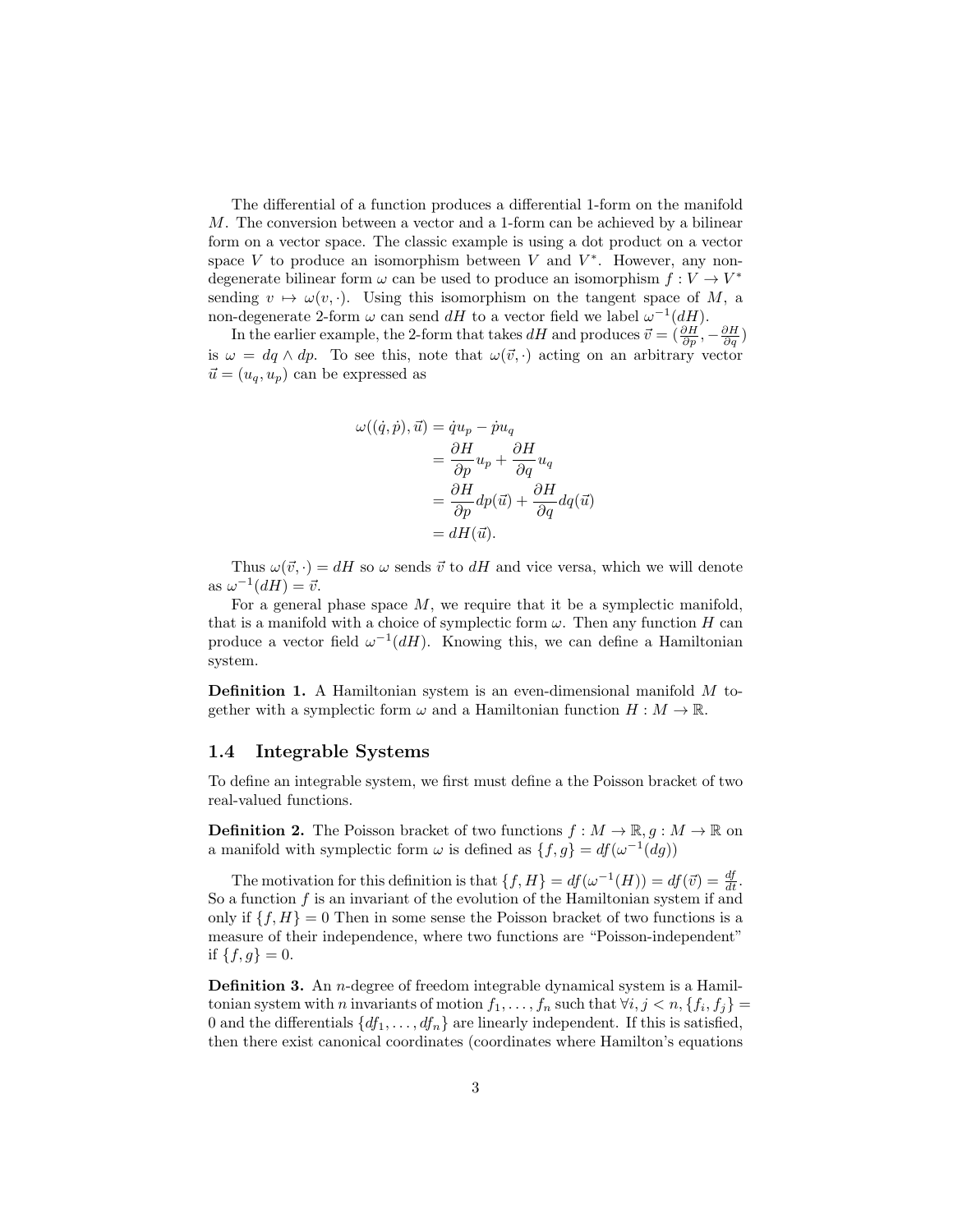apply)  $J_1, \ldots, J_n, \theta_1, \theta_n$  called action-angle coordinates such that the Hamiltonian H is only a function of the action coordinates  $J_1, \ldots, J_n$ . [1]

Hamilton's equations tell us that  $\frac{\partial \theta_i}{\partial t} = \frac{\partial H}{\partial J_i}$  and  $\frac{\partial J_i}{\partial t} = \frac{\partial H}{\partial \theta_i}$  Since H depends only on the action coordinates,  $\frac{\partial J_i}{\partial t} = 0$  and  $\omega_i := \frac{\partial \theta_i}{\partial t}$  is constant when the action coordinates are fixed. Therefore the system evolves as follows: the action angles stay constant and the angle coordinates vary at a constant velocity on a given level set of action coordinates.

Another fact about integrable systems is that a level set of the action coordinates are n-dimensional tori if the level set is compact. In this case, the angle variables will in fact be periodic, that is  $\theta_i$  and  $\theta_i + 2\pi$  refer to the same points. Then when studying an integrable system, the study of motion devolves into studying straight-line trajectories on the different toroidal level sets.

In this thesis, we assume an integrable system is such that every level set is such a torus. This is a very restricted definition of an integrable system and there are several other ways to define it, but for the study of 2-body celestial motion this is enough.

#### 1.5 Torus Trajectories

For an *n*-dimensional torus there are *n* frequencies  $\omega_1, \ldots, \omega_n$ . Depending on the values of these frequencies, the trajectory can fill out different amounts of the torus. Take the case of the two-dimensional torus. Then there are two frequencies,  $\omega_1$  and  $\omega_2$ . Suppose the angular coordinates  $\theta_1, \theta_2$  are taken mod  $2\pi$ , that is  $\theta_i$  and  $\theta_i + 2\pi$  refer to the same points. Now assume that  $\omega_1$  and  $\omega_2$ are commensurate, that is there exist integers  $a, b \in \mathbb{Z}$  such that  $a\omega_1 + b\omega_2 = 0$ . Then after a time  $\Delta t = \frac{2\pi b}{\omega_1}$  has elapsed,  $\Delta \theta_1 = 2\pi b$  and  $\Delta \theta_2 = 2\pi \frac{b\omega_2}{\omega_1}$  $2\pi \frac{-a\omega_1}{\omega_1} = -2\pi a$ . Both  $\Delta\theta_i$  are integer multiples of  $2\pi$ , so the point is back where it started. So the path of a point would wind around the torus several times before ending back up at the starting point. It is a circle embedded in the torus. If  $\omega_1$  and  $\omega_2$  are not rationally commensurate, it's a theorem that the path will never loop back over itself, and instead densely fill the torus. In this case, the path is not an embedded 1-dimensional manifold. [1]

# 2 Results

The results of this thesis deal with integrable systems that have two degrees of freedom and one extra invariant.

Theorem 1. On an integrable 2 degree-of-freedom system, the existence of an extra invariant function  $W : M \to \mathbb{R}$  on the phase space M that is functionally independent from two invariants  $H, I$  implies frequency locking: the ratio  $\frac{\omega_1}{\omega_2}$  is rational and constant.

*Proof.* Since  $H, I$ , and  $W$  are functionally independent and all invariants of the motion, then an intersection of level sets of these functions is an embedded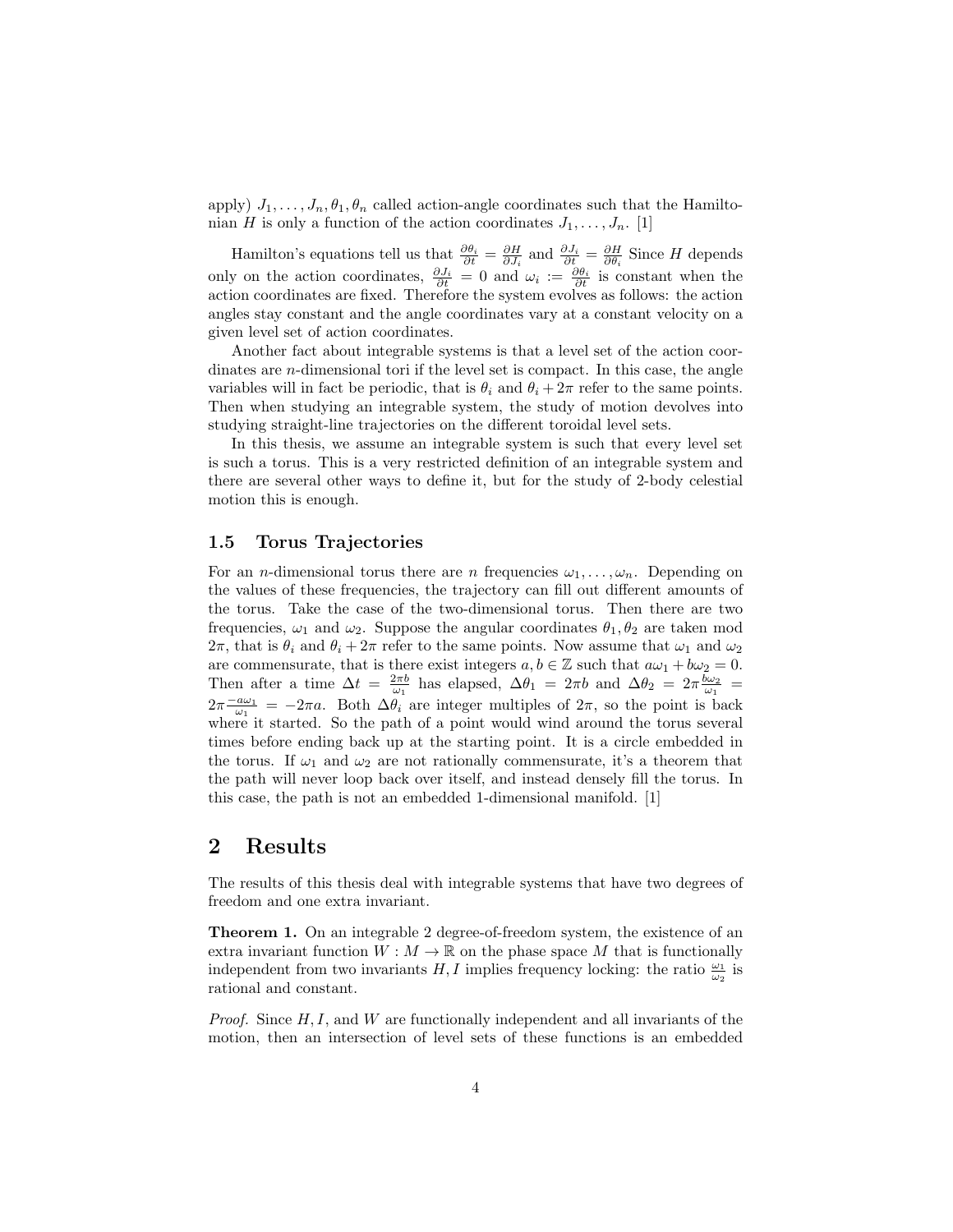1-manifold. Since these functions are invariants of motion, we also know that any trajectory in the system must be contained in a 1-manifold. Switching to action-angle variables( $J_1, \theta_1, J_2, \theta_2$ ), the level set fixing ( $J_1, J_2$ ) is a torus. Then the frequencies  $\omega_1, \omega_2$  must be commensurate in order for the trajectory to lie within an embedded 1-manifold. Therefore  $\frac{\omega_1}{\omega_2}$  is rational. A priori this value may depend smoothly on the choice of  $j_1, j_2$ . However  $\frac{\omega_1}{\omega_2}$  cannot be irrational and the irrational numbers are dense in the real numbers, so  $\frac{\omega_1}{\omega_2}$  cannot vary.

#### 2.1 Construction of Extra-Invariant Systems

We can then classify the the possible Hamiltonians on an integrable system that admit an extra invariant. Let  $\frac{a}{b}$  be the rational number that  $\frac{\omega_1}{\omega_2}$  is locked at.  $H(J_1, J_2)$  must satisfy  $\frac{\partial H}{\partial J_1}/\frac{\partial H}{\partial J_2} = \frac{a}{b}$ , so  $b\frac{\partial H}{\partial J_1} - a\frac{\partial H}{\partial J_2} = 0$ . This is equivalent to the equation  $\nabla H(J_1, J_2) \cdot (b, -a) = 0$ , so the differential equation states that H must be constant along the lines in  $(J_1, J_2)$  space with slope  $-\frac{a}{b}$ .

Since H is constant along these lines,  $H(J_1, J_2)$  is totally defined by value of H on the line  $J_2 = 0$  so long as  $b \neq 0$  in the fraction  $\frac{a}{b}$ . If  $b = 0$ , simply use any other line, such as defining H on the line  $J_1 = 0$ .

Now supposed  $H$  is a Hamiltonian of this form. Then by the construction of H, the trajectories of motion along a level set of  $(J_1, J_2)$  follow a straight line of slope  $\frac{b}{a}$  in  $\theta_1, \theta_2$  space. Thus the function  $W = \sin(b\theta_1 - a\theta_2)$  is an invariant of motion since it's a function of only  $a\theta_1 - b\theta_2$  and thus constant on lines of slope  $\frac{a}{b}$  in  $\theta_1, \theta_2$  space on a level set of  $(J_1, J_2)$ . In fact, any  $2\pi$ -periodic function  $f(b\theta_1 - a\theta_2)$  will do. Thus we know  $\{W, H\} = 0$ . We also know  $\{J_1, H\} = 0$ and  $\{J_2, H\} = 0$  by the definition of action-angle coordinates. Since W is only defined in terms of  $\theta_1, \theta_2$  and  $J_1$  and  $J_2$  are functions independent of these coordinates, it's clear that W is functionally independent from  $J_1$  and  $J_2$ . Thus, a Hamiltonian  $H$  of the form constructed above admits the 2 invariants required for integrability and an extra invariant.

Thus we have classified the integrable Hamiltionian systems on the phase space M.

## 3 Discussion

The most immediate application of this result is to orbital mechanics. In a twobody system governed by Newtonian gravity, the resulting system is integrable with an extra invariant called the Runge-Lenz vector. In a particle of mass m under the influence of the central force  $\vec{F} = -\frac{k}{r^3}\vec{r}$ , this vector is given by the equation  $\vec{A} = \vec{p} \times \vec{L} - mk \frac{\vec{r}}{|\vec{r}|}$ , where  $\vec{L}$  is the angular momentum. After solving for Kepler's equations,  $\overline{A}$  turns out to be a vector pointing along the major axis of the elliptical orbit, proportional to the eccentricity of the ellipse.  $[2]$  A priori A gives three invariants of motion correspond to the components  $A_x, A_y, A_z$  but together these are not completely linearly independent from the 2 invariants needed to prove integrability of the system. In effect,  $A_x, A_y, A_z$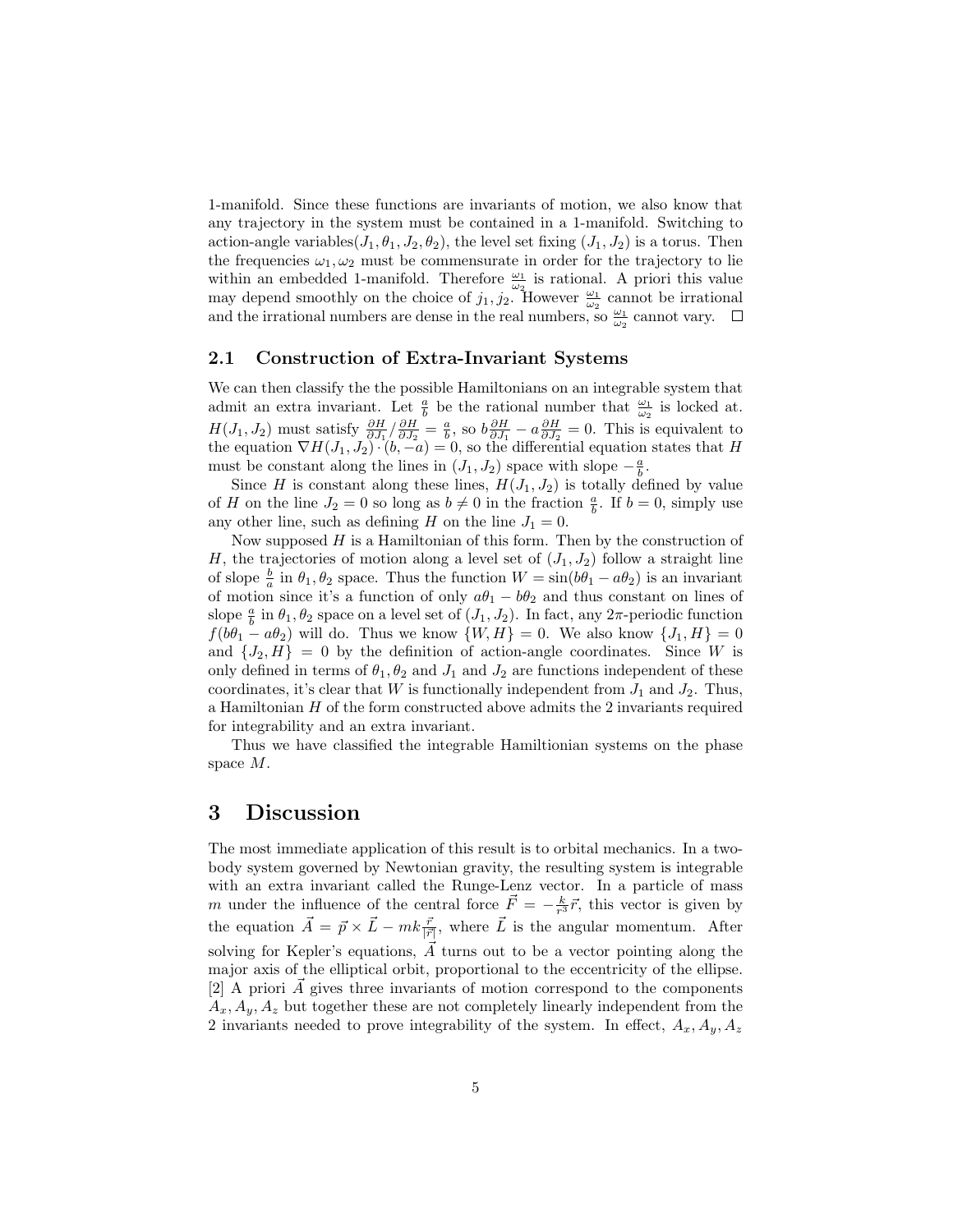provide a single invariant. Thus orbital mechanics exhibits frequency locking. This prediction is verified by Keplerian motion. For closed orbits, an object always orbits in a circle or an ellipse. The motion is periodic and frequencylocked since all the orbits require exactly one go-around to return to their initial configuration.

The existence of an extra invariant doesn't guarantee frequency locking when there are more than two degrees of freedom. In the case of three degrees of freedom, having a single extra invariant doesn't guarantee frequency locking. Namely, for the three frequencies  $\omega_1, \omega_2, \omega_3$ , the ratios formed between some two frequencies might not be fixed. Having one extra invariant guarantees that there exist  $a, b, c \in \mathbb{Z}$  such that  $a\omega_1 + b\omega_2 + c\omega_3 = 0$  and  $a, b, c$  are not all identically zero. Suppose  $c = 0$ . Then  $\omega_3$  can vary in any way, and the equation will still be true. This means  $\omega_1/\omega_3$  can vary, for instance.

To achieve a similar phase locking, another invariant is required. This requires the trajectory to lie on a 1-manifold, which is equivalent to requiring  $\omega_1, \omega_2, \omega_3$  to have some  $\lambda > 0$  such that the  $\lambda \omega_i$  are all integers. So a triple of frequencies is valid if the line the vector  $(\omega_1, \omega_2, \omega_3)$  describes in  $\mathbb{R}^3$  passes through a point on the integer lattice. However, there are only countably many points on the integer lattice so as we vary the action coordinates  $(J_1, J_2, J_3)$ , the line in  $\mathbb{R}^3$  described by the frequencies must be constant since it must vary continuously while also always passing through a point on the integer lattice. Thus the system exhibits frequency locking, since  $(\omega_1, \omega_2, \omega_3)$  can only vary by scalar multiplication.

This argument can be easily generalized to  $n$  degrees of freedom, where  $n-1$  additional invariants are required to prove frequency locking. This bears a resemblance to reduction of order [2]. Further work can be done in explicitly writing out how frequency locking is implied from this theorem.

Another potential avenue of exploration is studying what extra invariants in higher degree of freedom systems imply. It may not necessarily give frequency locking, but there's reason to believe that extra invariants still put some strong restrictions on the possible frequencies. For instance in the integrable 3 degree-of-freedom case with one extra invariant, the line described by the vector  $(\omega_1, \omega_2, \omega_3)$  must pass through the set of "coordinate lines": the set of all points in R <sup>3</sup> with two integer coordinates. Unlike with when the line had to cross the integer lattice, it's now possible for the slope of the line to vary as  $(J_1, J_2, J_3)$ varies. There may yet be more restrictions on the possible values of the frequency vector  $(\omega_1, \omega_2, \omega_3)$ . Keeping track of the first point on the "coordinate" lines" that the line defined by  $(\omega_1, \omega_2, \omega_3)$  intersects, as  $(J_1, J_2, J_3)$  vary this point moves on the "coordinates lines". However it needs to take a right-angle turn to be able to get to some points. Taking a sharp turn isn't a smooth trajectory, so it may not be possible to reach all points on the coordinate lines. If proven true, this could be generalized to a more general form of frequency locking.

Another possible extension of this work is to do this on a more generalized type of integrable system. In this thesis it was assumed that phase space could essentially be decomposed into  $\mathbb{R}^2 \times \mathbb{T}^2$ . In more general integrable systems this